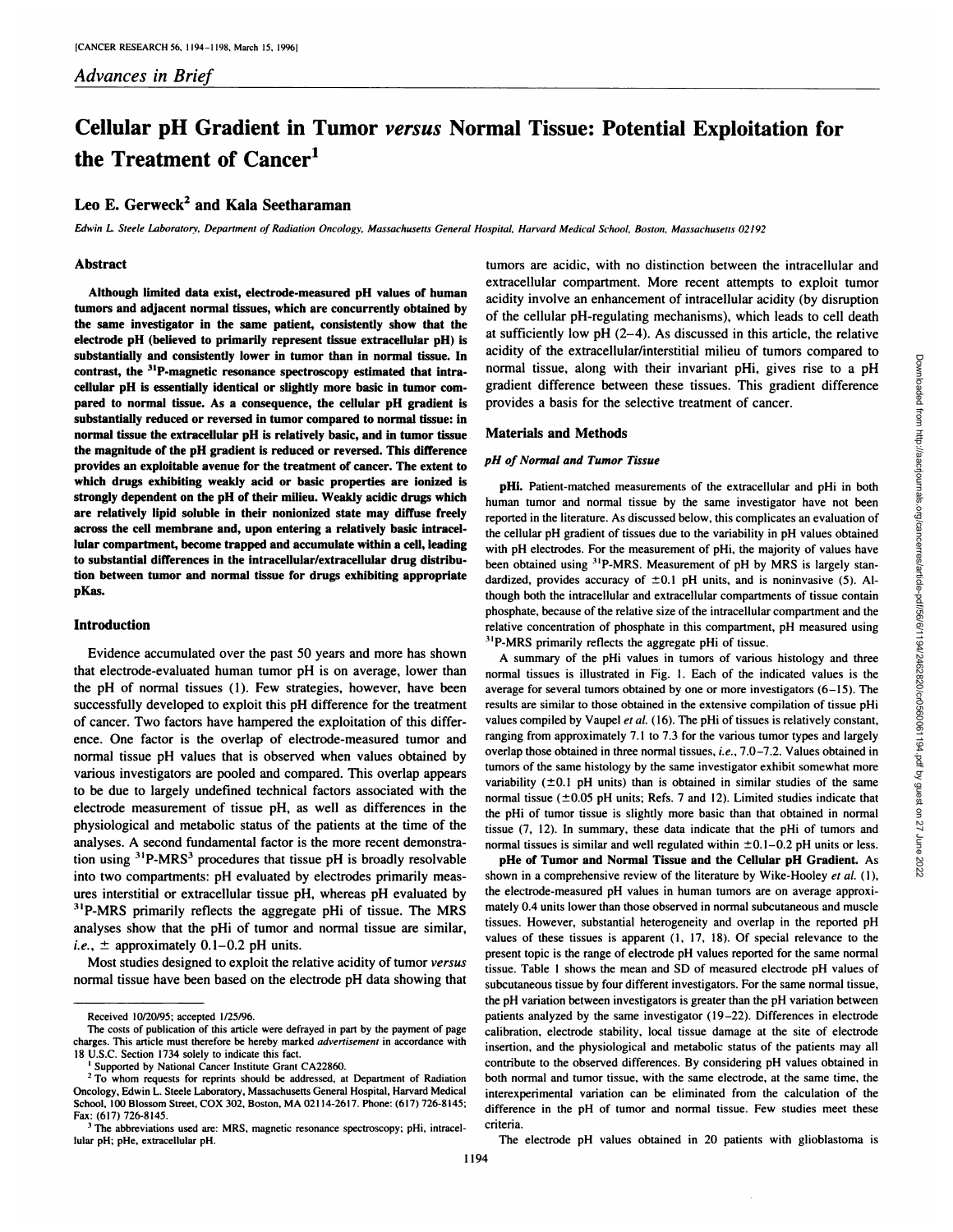

**Mean pH. (MRS)** i

Fig. 1. The <sup>31</sup>P-MRS estimated pHi of various human normal tissues and tumors. Confidence intervals are  $1$  SD. The data for liver are from Oberhaensli et al. (7); for brain from Oberhaensli et al.  $(7)$  and Hubesch et al.  $(13)$ ; for resting skeletal muscle from Sostman et al. (13). Semmler et al. (9). and Nidecker et al. (10): for miscellaneous tumors from Oberhaensli et al. (7) and Ng et al. (8); for breast tumors from Sijens et al. (6) and Oberhaensli et al. (7); for brain tumors from Oberhaensli et al. (7) and Hubesch et al. (14); for squamous cell carcinomas from Ng et al.  $(8)$ ; for sarcomas from Sostman et al.  $(12)$ , 13). Dewhirst et al. (11). Nidecker et al. (10). and Semmler et al. (9); and for non-<br>Hodgkin's lymphoma from Ng et al. (8) and Smith et al. (15).

matched with the pH values obtained in the adjacent normal brain of the same patients (Fig. 24; Ref. 23). In 18 of 20 cases, the electrode-measured pH values of glioblastomas are equal to orless than those obtained in adjacent normal brain. In addition to these studies, Pampus (23) also measured the pH in 11 patients with astrocytomas and adjacent normal brain (Fig.2B). In all II patients, the tumor pH was equal to or lower than the pH of the normal tissue. Similar results were obtained by Naeslund and Swenson (24). who measured the tissue pH in uterine cancer and normal tissue (Fig.  $2C$ ), and Ashby and Cantab (25) in patients with melanoma (Fig.2D). For the four sets of data shown in Fig. 2, the matched pH values in the tumor were equal to or lower than those obtained in normal tissue in 40 of 42 cases; the mean pH difference being  $0.41 \pm 0.27$  as is observed in comprehensive reviews of unmatched data (I. 17. 19). However, in contrast to these pooled data compilations, matching of the measured pH values for investigator and patient, and time of analysis, markedly reduces the overlap of pHe values between tumor and normal tissue. The relatively invariant and similar pHi of tumor and normal tissue and substantially reduced pHe of tumor compared to normal tissue gives rise to a substantially different cellular pH gradient in these tissues. For an average pHi of 7.2 for both tumor and normal tissue and an pHe of 7.4 in normal tissue and 6.8-7.2 in tumor tissue (Fig. I; Refs. 1. 17. 18. and 25). the average difference between the extracellular and pHi is approximately +0.2 pH units in normal tissue and  $-0.2$  to  $-0.6$  in tumor tissue.

All drugs exhibit neutral, acidic, or basic properties. For drugs which are weak acids (or bases), the extent to which they are ionized is exponentially related to the pH of their milieu. As the presence or absence of charge on a molecule will influence its lipophilicity, slight differences in pH may markedly<br>Differences in patients' age, physiology, electrode characteristics, and measurement influence the ability of these drugs to traverse the cell membrane and the intracellular/extracellular equilibrium distribution of the drug.

#### *Drug Charge and Drug Transport*

The principal barrier to the entry of a drug into an intracellular site of action is the cell membrane. With the exception of the blood-brain barrier, the

vascular wall does not substantially impede the extravasation of biomolecules whose molecular weight is a few thousand or less (26). Similarly, in the absence of binding, drugs of molecular weight of approximately M, 10.000 or less freely diffuse (similar to water) in the interstitium (27). Entry of a drug into the cell may occur via either carrier or noncarrier-mediated processes (diffusion), and. commonly, membrane transport occurs by both mechanisms. Both inward and outward diffusion may occur simultaneously and independ ently of carrier-mediated transport, and under certain circumstances, become the predominant mechanism of transport (28).

For noncarrier-mediated molecules (commonly those which are not ana logues of naturally occurring biomolecules). diffusion is the sole mechanism of transport. Diffusion across a non-polar lipid barrier is dependent on the lipid solubility or polarity of the diffusing molecule. lonization substantially de creases lipid solubility and diffusivity. A wide variety of naturally occurring biomolecules (amino acids, proteins, nucleic acids. ATP. etc.) as well as therapeutics are weakly acidic or basic and are therefore charged or uncharged depending on the pH of their microenvironment.

8 a decreased includible permeability and ulapping in the relatively basic com-<br>partment. Assuming that an undissociated weak acid freely passes between the Following drug extravasation across the vessel wall into a relatively acidic extracellular tumor environment, the fraction of a weak acid which is charged decreases, resulting in an increased ability to diffuse across the cell membrane. a decreased membrane permeability and trapping in the relatively basic com intracellular and extracellular compartment, and the charged molecule does not, then as shown by Roos and Boron (29). the ratio of the intracellular: extracellular drug concentration of both the charged and uncharged form is:

$$
C/C_e = (1 + 10^{pHi - pKa})/(1 + 10^{pHe - pKa})
$$
 (A)

where  $C_i$  and  $C_e$  are the intracellular and extracellular drug concentrations, respectively, and pKa is the negative logarithm of the drug dissociation constant (the pH at which 50% of the drug is dissociated). A similar expression describes the behavior of weak bases. Because of the exponential relationship between the cellular drug concentration and pHe. pHi. and pKa. small differ ences in any of the parameters may markedly effect the drug concentration ratio.

# **Results**

Extractellular turnor environment, the fraction of a weak acid which is charged<br>edecreases, resulting in an increased ability to diffuse across the cell membrane.<br>
If the pHi is relatively basic, ionization of the weak a **pH Gradient, pHe, and Drug Uptake. As indicated in Table 1** and Fig.2. literature reported electrode pH values of human s.c. tissue vary significantly. In spite of this variability, the pHe difference between tumor and normal tissues is substantial and relatively invari ant when concurrently measured by the same investigator in the same patient (Fig. 2). Over a relevant pH range, the magnitude of the pH gradient across the cell membrane and not the absolute pH values provides the driving force for the selective distribution of weak acids and bases. For example, assuming the pHe of normal tissue ranges from 7.6 to 7.2, with the tumor pHe being 0.4 units lower, the ratio of the intracellular drug concentration in tumor versus normal tissue ranges from 2.4 to 2.3 (based on a pHi of 7.2 in both tissues,  $pKa = 6.0$ , Equation A). Substantial variation in pHe does not significantly impact the expected preferential uptake of weak acids  $(pKa < 6)$  in tumor compared to normal tissue.

Fig. 3A illustrates the relationship between the calculated intracel lular and extracellular drug concentration at variable pHe, assuming the drug is a weak acid with a pKa of 7.0, and the pHi is 7.2. Under

Table 1 Electrode estimated pH of subcutaneous tissue Measured pH values of human subcutaneous tissue obtained by various investigators. procedures likely account for the observed differences. From Wike-Hooley et al. (1).

| Investigator                | Sample size | Mean $pH \pm SD$ |
|-----------------------------|-------------|------------------|
| van den Berg et al. (19)    | 26          | $7.63 \pm 0.17$  |
| Harrison and Walker<br>(22) | 40          | $7.54 \pm 0.09$  |
| Stamm et al. (20)           | 10          | $7.42 \pm 0.05$  |
| Vidyasagar et al. (21)      | וו          | $7.33 \pm 0.03$  |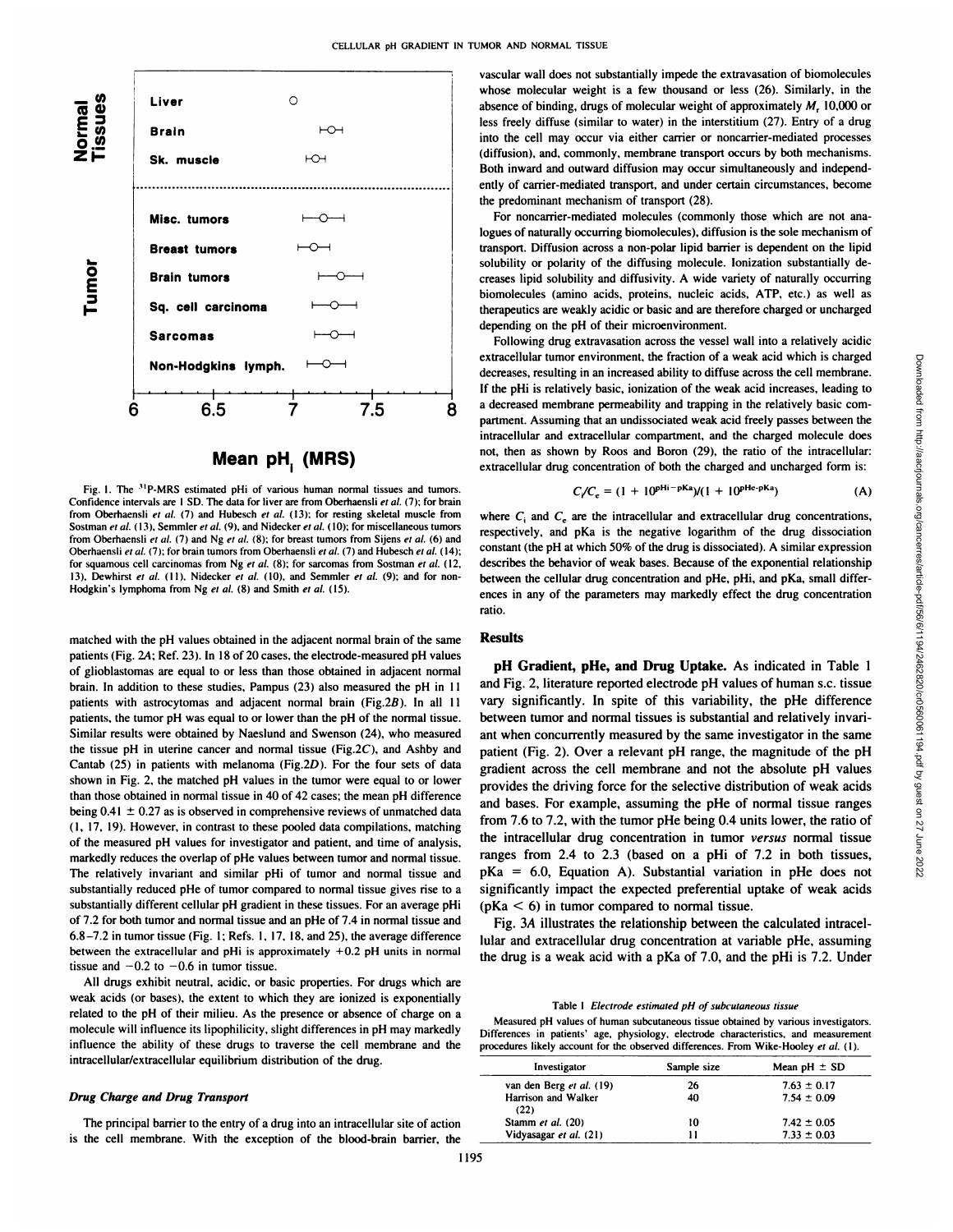

Fig. 2. pH electrode measured pHe values con currently obtained in tumors and normal tissue in the same patient. For glioblastoma  $(A)$  and astrocytoma  $(B)$ , the data are from Pampus (23), for uterine cancer (C) from Naeslund and Swenson  $(24)$ , and for melanoma  $(D)$  from Ashby and Cantab (25).

basic pHe conditions, the fraction of the drug that becomes ionized and confined to the extracellular compartment predominates. As the pHe approaches the pKa of the drug, an increasing fraction of the drug loses its charge, rendering it free to diffuse across the cell membrane. Upon entering the relatively basic intracellular compartment, the drug becomes ionized and trapped, leading to an increased intracellular concentration.

**pKa and Drug Uptake. The influence of pKa on the calculated** cellular drug distribution ratios is shown in Fig.3ß.Two examples are illustrated. In both cases the pHi is assumed to be 7.2: the pHe is assumed to be 6.8 in the *upper curve* and 7.4 in the lower curve. Very weak acids  $(pKa > 9)$  are essentially nonionized under physiological pH conditions. However, for pKas which are similar to the pH of their milieu, small differences in pH markedly effect the extent of ionization. For a pKa of 5 (Fig. 3B, upper curve) ionization is greater at 7.2 than 6.8, and the drug becomes trapped in the compartment in which it is ionized. Similarly, at an pHe of 7.4, a greater portion of the weak acid is ionized and confined to the extracellular compartment.

A number of studies have investigated drug partitioning into arti ficial lipid vesicles and cells as a function of pH and drug pKa (30-32). In addition to pH and pKa. several additional factors have been shown to affect the predicted intravesicular: extravesicular (or cellular) concentration ratios. pKa is influenced by factors such as the solvent in which it is dissolved, ionic strength, and temperature (29, 32). Additionally, the numerical value of the predicted distribution

drug is not completely membrane impermeable or is rapidly metab olized or sequestered in the intracellular compartment. Neverthe less, systematic in vitro evaluation of cellular drug uptake as a function of drug pKa and pH yields results which are substantially consistent with theory. Dennis et al. (31) measured the intracellular: extracellular distribution of misonidazole and weak acid and base analogues of misonidazole in V79 cells. Results from their studies are shown in Table 2. In accordance with theory, for the  $\frac{15}{60}$ studies are shown in Table 2. In accordance with theory, for the neutral drug misonidazole at equilibrium, the measured intracellu lar concentration was uninfluenced by pH. Also in accordance with theory, the intracellular concentration of the weak acid azomycin was higher at an pHe of 6.6 than at 7.6 (identical extracellular drug concentration). Similarly, as predicted for the weak base Ro 03899. the intracellular concentration was higher at pH 7.6 than 6.6. Although the observed distribution ratios do not match the pre dicted (calculated) ratios calculated on the basis of the drug pKa and the experimentally estimated pHi. the impact of the pKa on the cellular distribution of these analogues is readily apparent and substantial.

#### **Discussion**

Although the cellular pH gradient differs in tumor and normal tissue, the pHe and, therefore, the magnitude of the gradient within a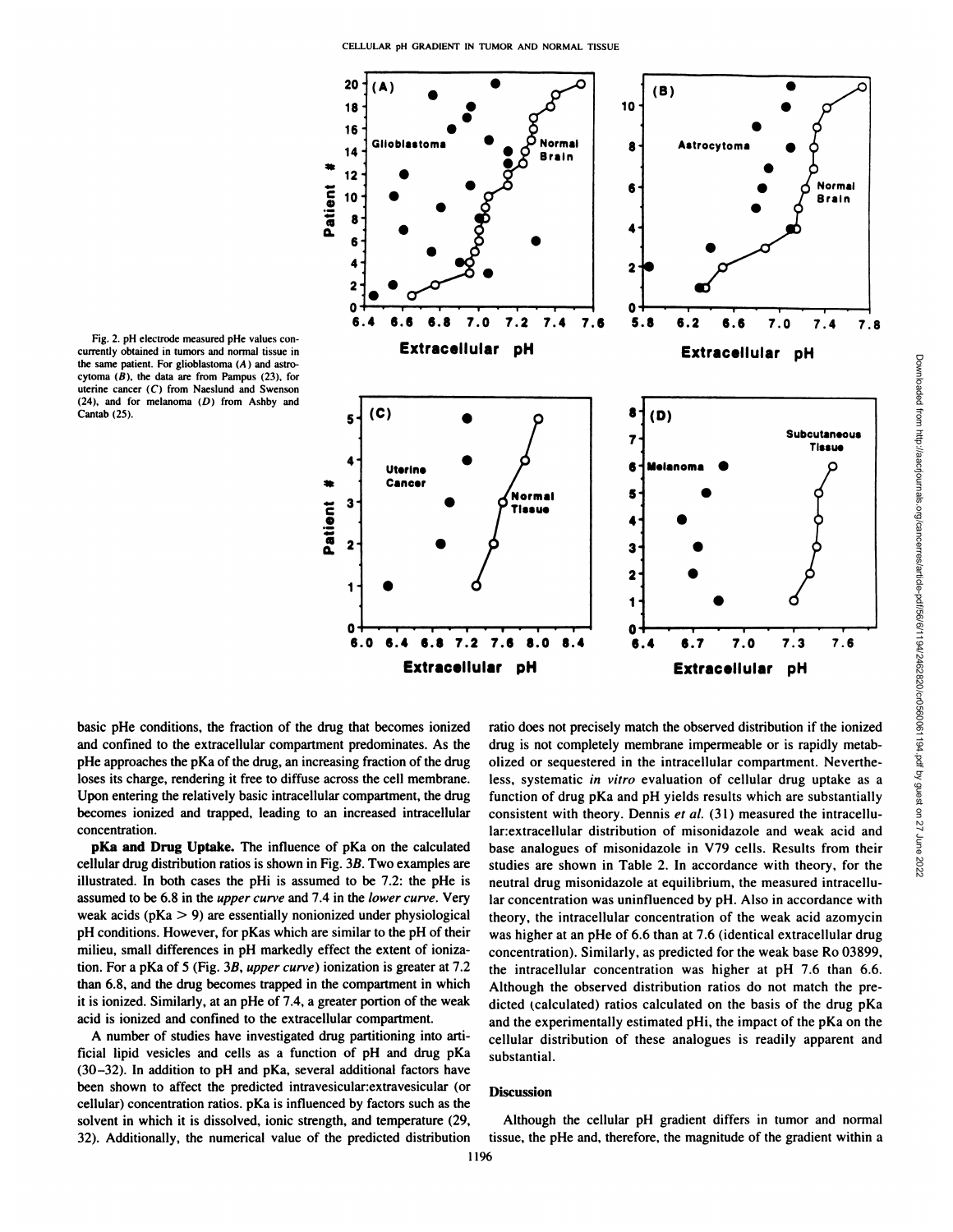

Fig. 3. A, calculated effect of variable pHe on the ratio of the intracellular: extracellular distribution of a weak acid. For the example shown, the pHi is 7.2, and the drug pKa is 7.0. B, calculated effect of variable pKa on the ratio of the intracellular extracellular concentration of a weak acid. For the example shown, the pHi is 7.2, and the pHe is 6.8 or 7.4.

particular tumor arc not uniform. Studies with miniature pH electrodes show that the pH within a tumor may vary from values which are similar to those in normal tissue to substantially more acidic values (1, 33). Most likely, the tumor pHe decreases along the length and as a function of the radial distance from the supplying arterial vessel. Substantiation of this possibility is indicated by the studies of Martin and Jain  $(34)$ , who demonstrated a decrease in pH over a range of  $\leq 50$  $\mu$ m radially from supplying vessels in a rabbit ear chamber model. As the pH probe employed in these studies was a weak acid, the observed changes in tumor tissue likely underestimated the actual pHe decrease radially from the supplying vessel. Nevertheless, these observations are consistent with the expectations that the pHi:pHe gradient may be expected to increase in those cells most distal from the supplying blood vessel. The overall effect would be to enhance drug uptake and killing of cells which are normally exposed to the lowest drug con centration, and especially relevant to radiation therapy, to low concentrations of oxygen.

Although several chemotherapeutics exhibit acidic or basic prop erties, few exhibit acidic properties with pKas in the range of 4.5-6.5, *i.e., the range that would appreciably enhance cellular uptake of the* drug in tumor tissue. Not only could weak acids enhance drug uptake in the less accessible and resistant portions of a tumor, but weak bases of the appropriate pKas may be used to enhance the uptake of drugs such as radioprotectors in normal tissues. Other conceptually similar

#### Table 2 Measured and calculated intracellular concentration ratios of misonidazole *und acidic or basic analogues*

Measured and calculated intracellular concentration ratios of misonidazole and acidic or basic analogues. Values measured in V79 cells under hypoxic conditions at a constant extracellular drug concentration for the various analogues. The calculated intracellular drug concentration is based on the experimentally estimated pHi. From Dennis et al. (31).

| Analogue        | pKa | Intracellular concentration ratio<br>$\phi$ He = 6.6/pHe = 7.6) |         |
|-----------------|-----|-----------------------------------------------------------------|---------|
|                 |     |                                                                 |         |
|                 |     | Misonidazole                                                    | Neutral |
| Azomycin (acid) | 7.2 | 2.2                                                             | 1.5     |
| Ro 03899 (base) | 8.9 | 0.22                                                            | 0.36    |

From Dennis et al. (31).

<sup>*b*</sup> Calculated concentration ratios based on the measured pHi of approximately 6.87 at pHe = 6.6. and pHi of 7.45 at pHe = 7.6.

possibilities for exploiting the pH gradient exist. Using an in vitro cell etoposide antagonist, virtually eliminated etoposide cytotoxicity at an pHe of 7.4, but was excluded from cells at an pHe of 6.5, resulting in a pronounced etoposide cytotoxicity.

**9** 0.0  $\frac{1}{5}$  6 7 8 9 9  $\frac{1}{5}$  **PKa**<br>
intuition of a weak acid. For the example shown, the pHi is 7.2, and the drug pKa is 7.0.<br>
on of a weak acid. For the example shown, the pHi is 7.2, and the pHe is 6.8 or 7.4.<br> The pH gradient difference between tumor and normal tissue pro vides a strong rationale for the design and evaluation of the efficacy of drugs as a function of their pKas and the cellular pH gradient. A challenging but appropriate aspect of this evaluation is the develop ment and utilization of experimental tumor models and procedures for the evaluation of tumor and normal tissue toxicity as a function of the tissues' pH gradient and drug pKa (36-38).

#### **Acknowledgments**

We thank Drs. Bruce Chabner, Yves Boucher, Claus Kristensen, and Fan Yuan for their helpful suggestions during the preparation of the manuscript.

# **References**

- 1. Wike-Hooley. J. L.. Haveman J.. and Reinhold. H. S.. The relevance of tumour pH to the treatment of malignant disease. Radiother. Oncol., 2: 343-366, 1984.
- 2. Song. C. W., Lyons. J. C.. and Luo, Y. Intra- and extracellular pH in solid tumors: influence on therapeutic response. In: B. A. Teicher (ed.), Drug Resistance in Oncology. New York: Marcel Dekker, Inc., 1993.
- 3. Newell, K. J.. and Tannock. I. F. Reduction of intracellular pH as a possible mechanism for killing cells in acidic regions of solid tumors: effects of carbonylcyanide-3-chlorophenylhydrazone. Cancer Res., 49: 4477-4482. 1989.
- 4. Tannock I. F.. and Rotin. D. Acid pH in tumors and its potential for therapeutic exploitation. Cancer Res.. 49: 4373-4384, 1989.
- 5. Robert, J. R. K.., Wade-Jardetzsky, N., and Jardetzsky, O. Intracellular pH measurements by <sup>31</sup>P-NMR. Influence of factors other than pH on.  $3/P$  chemical shifts. Biochemistry. 20: 5389-5392, 1981.
- 6. Sijens, P. E.. Wijrdeman, H. K., Moerland, M. A.. Bakker. C. J. G., Vermeulen. J. W. A. H., and Luvten, P. R. Human breast cancer in vivo: H-l and P-31 MR spectroscopy at 1.5 T. Radiology. 169: 615-620. 1988.
- 7. Oberhaensli. R. D.. Bore, P. J.. Rampling, R. P., Hilton-Jones. D., Hands, L. J., and Radda. G. K. Biochemical investigation of human tumours in vivo with phosphorous-31 magnetic resonance spectroscopy. Lancet 1: 811. 1986.
- Calculated<sup>b</sup> 8. Ng, T. C., Majors, A. W., Vijayakumar, S., Baldwin, N. J., Thomas, F. J., Koumoundouros. !.. Taylor, M. E.. Grundfest. S. F.. Meaney. T. F.. Tubbs. R. R., and Shin. K. H. Human neoplasm pH and response to radiation therapy. P-31 MR spectroscopy studies in situ. Radiology, 170: 875-878. 1989.
	- 9. Semmler. W.. Gademann. G., Bachert-Baumann, P., Zabel, H. J., Lorenz, W. J., and van Kaick, G. Monitoring human tumor response to therapy by means of P-31 MR spectroscopy. Radiology. 166: 533-539, 1988.
	- 10. Nidecker, A. C.. Muller. S.. Aue. W. P., Seelig, J.. Fridrich. R.. Remagen, W.,